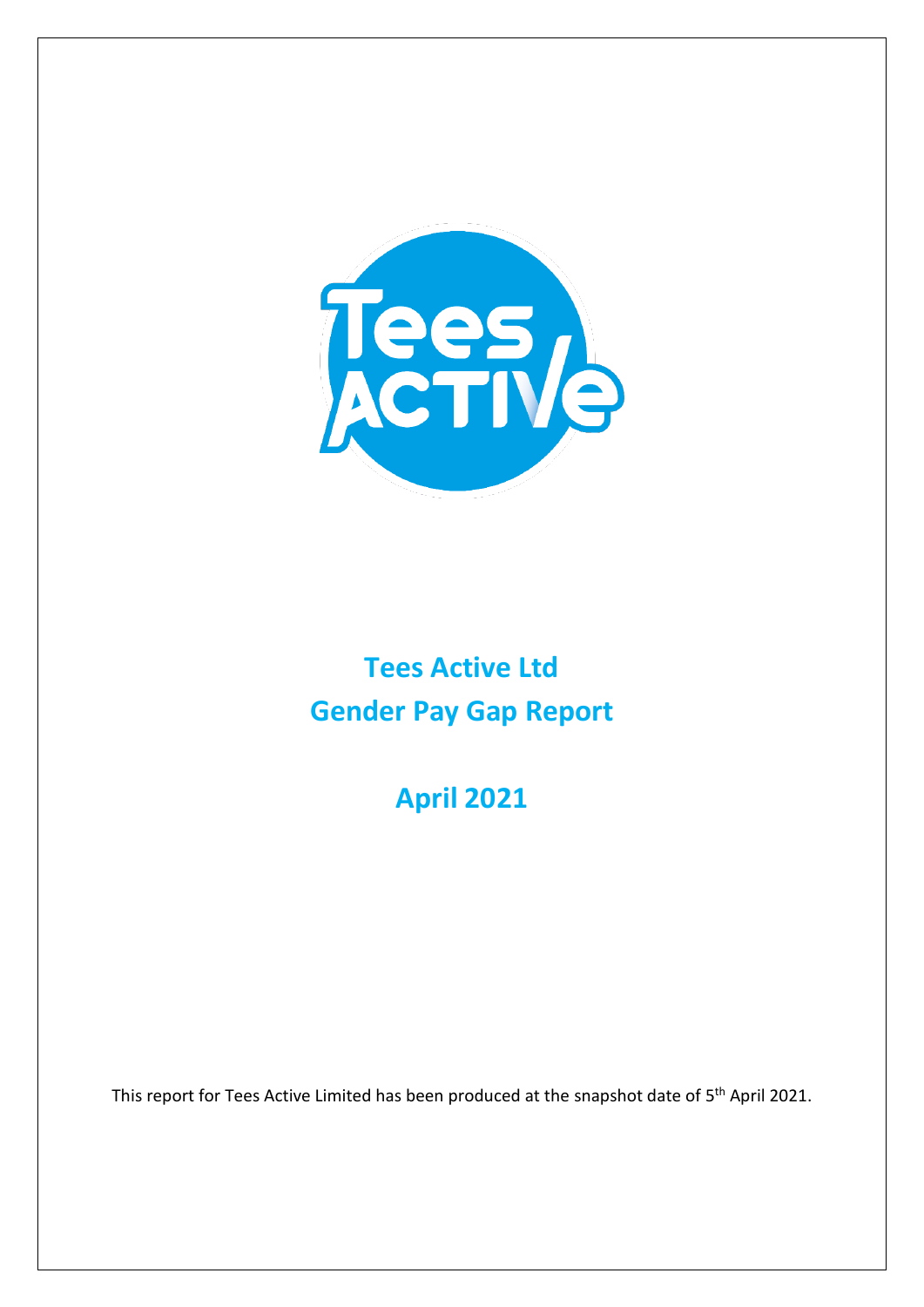#### **Introduction**

From April 2018 all UK Companies with over 250 staff were required to report on their gender pay gap. This is a legal requirement and is an important step towards pay transparency and gender equality.

## **What is a gender pay gap?**

A gender pay gap is the difference between what women earn as a group compared to what men earn as a group in a workplace. Because different jobs pay differently and the number of men and women performing these jobs varies, a gender pay gap usually exists. This is different from 'Equal pay' which is the difference in pay between men and women who carry out the same or similar jobs.

## **How is the pay gap calculated?**

A Company's pay gap is calculated using the Mean and Median hourly rate for both female and male employees and comparing the two figures. The Mean figure is the average hourly rate (adding every employee's hourly rate together and dividing by the number of employees). The Median rate is the middle hourly rate if all hourly rates were listed in value order.

## **Our workforce**

Tees Active currently has 298 employees including our casual workforce, many of our employees hold multiple contracts with us; we currently have 593 individual contracts of employment. Given the composition of our workforce we have collated the gender pay gap data to take account of each and every contract so to ensure accuracy and to avoid misrepresentation of results.

Tees Active's workforce is predominantly female (63.74% % female / 36.26 % male).

# **Our results**



The figures set out above have been calculated using the standard methodologies used in the Equality Act 2010 (Gender Pay Gap Information) Regulations 2017.

It is important to note that Tees Active Ltd not only has a female dominant workforce as a whole, we also have a large coaching workforce (43.84 % of all contracts) who are predominantly female 77.22%, and by the nature of the work are paid a high hourly rate.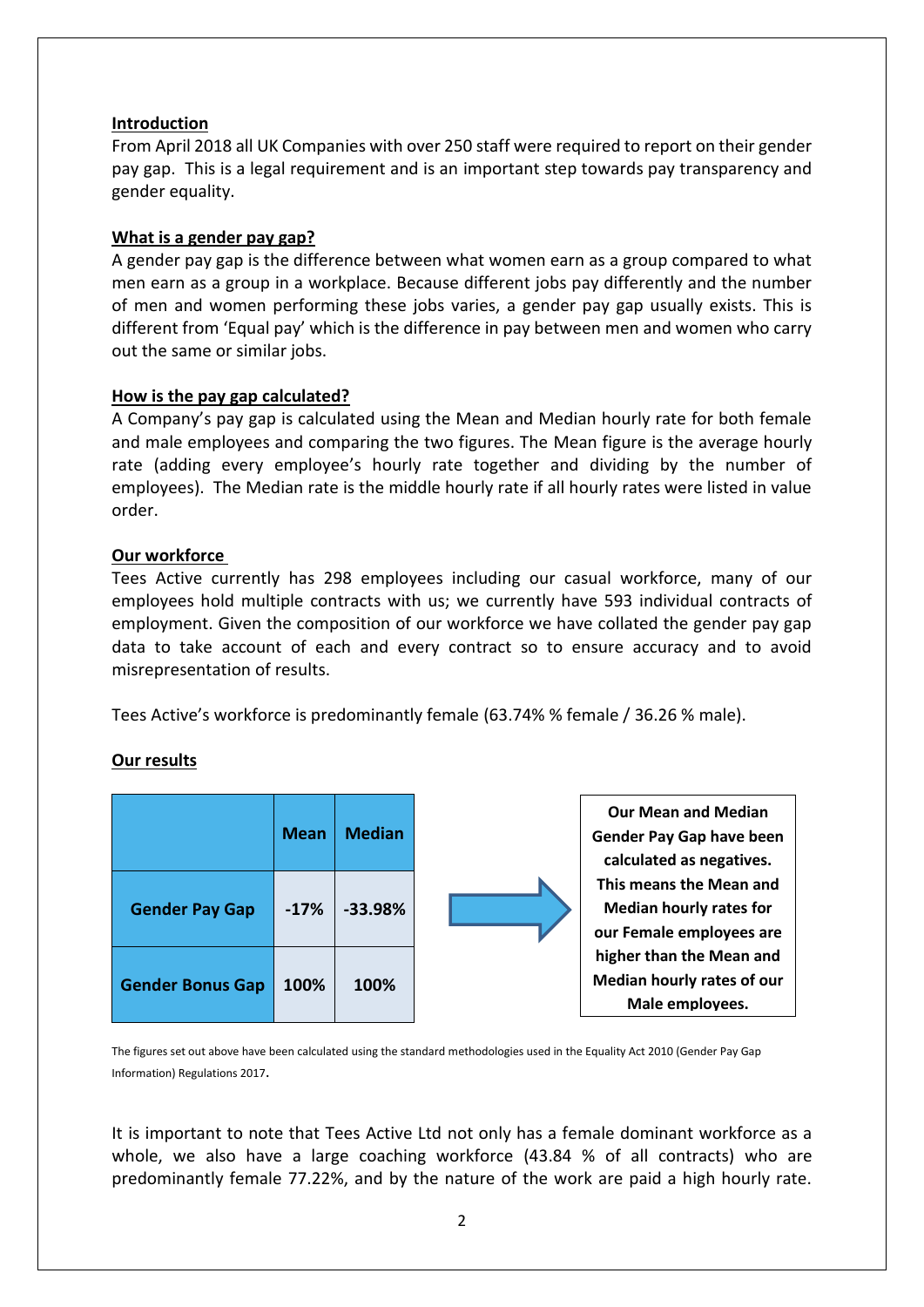Female dominance continues to be typical in the Fitness Industry. This is reflected in the higher Mean and Median hourly rate for females. Our Mean pay gap is -17%, a 5.08% increase on our 2020 figures due to an increase in the percentage of females in quartile 4 and a small decrease in the bottom quartile and a decrease of males in the top quartile. Our Median pay gap also increased to -33.98%, reflecting the increase in the ratio of female/male staff within the business and the change in female and male staff within the quartiles.

Our Gender Bonus Gap is 100% this year, this is because we currently have only one employee who received Performance Related Pay.



# **Pay quartiles by gender**

The Pay quartiles by gender shows Tees Active Ltd's workforce divided into four equal-sized groups based on hourly pay rates, with the bottom quartile including the lowest-paid 25% of employees and the top quartile covering the highest-paid 25%. In order for there to be no gender pay gap, there would need to be an equal ratio of men to women in each band. As Tees Active Limited's workforce is predominately female, this is impossible. However, it is important to note that the top quartile is predominantly female staff.

Tees Active Limited has a good gender balance within the Senior Management Team, and as already mentioned, our coaching workforce which is predominantly female fall within the top quartile based on hourly rates of pay.

# **How does Tees Active Ltd's gender pay gap compare with that of other organisations?**

The vast majority of organisations have a gender pay gap. Tees Active Limited's pay gap is actually a reverse of what is often seen. This is due to the higher proportion of female workers and the roles these workers hold.

The Median gender pay gap for the whole economy (according to the 2021 ONS ASHE figures) is 15.4%.

|                       | <b>Tees Active Ltd</b> | 2021 ONS ASHE Whole sector |
|-----------------------|------------------------|----------------------------|
| Median Gender Pay Gap | $-33.98%$              | 15.4%                      |